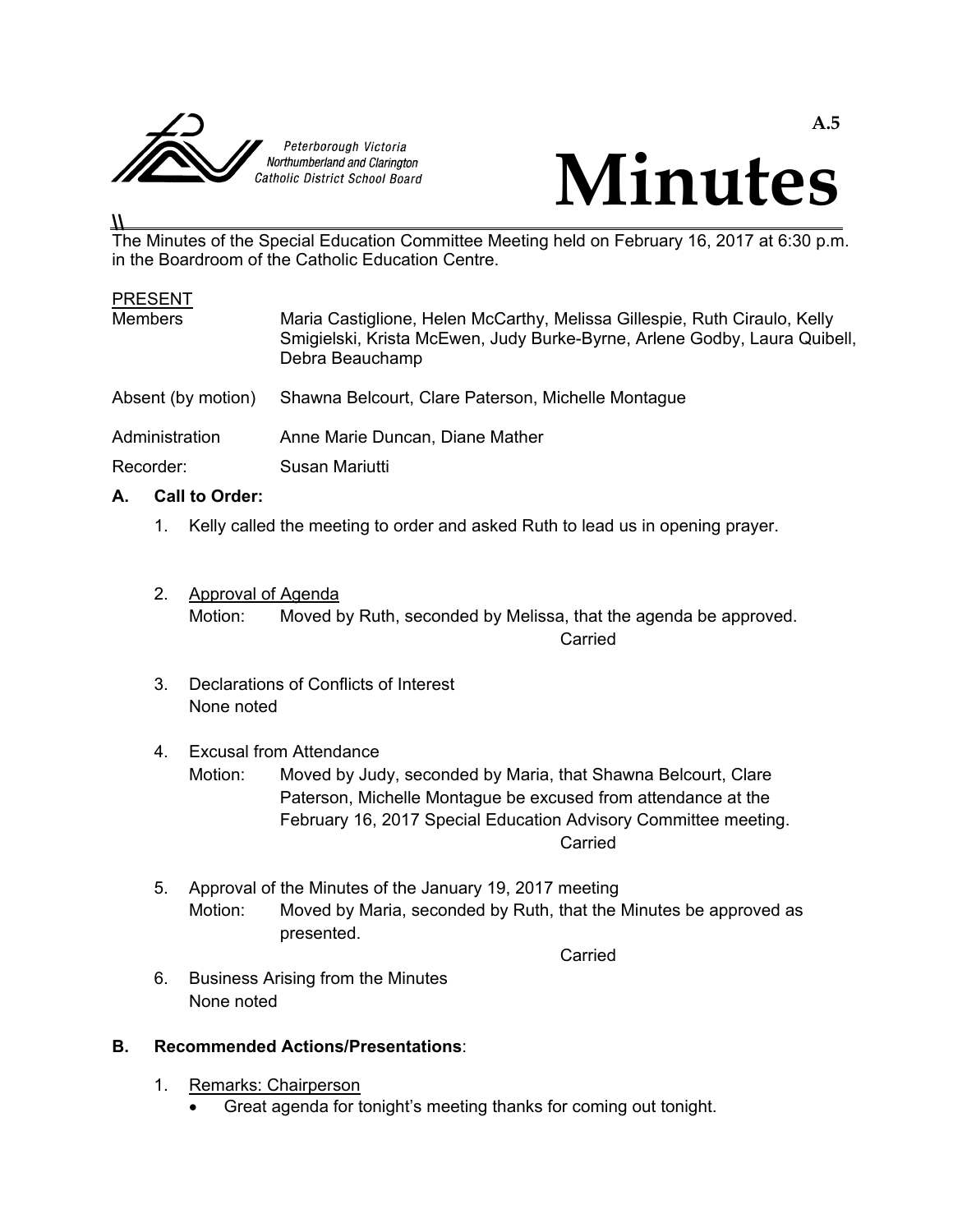- 2. Empower Presentation *(Karen Stoker, Special Education Consultant)* 
	- Karen, Melissa, and Nicole gave an informative demonstration of the Empower program.
- 3. Remarks: Superintendent of Learning/Special Education *(Anne Marie Duncan, Superintendent of Learning/Special Education)*
	- Principal learning teams meet once per month, and one of the learning teams will focus on special education during the next 3 sessions. Topics to include: collecting relevant data, challenging behavior in primary, and accommodating mild intellectual and slow learner students.
	- Attendance data from across the board was presented to principals at the Director's meeting on Wednesday.
	- As a result of a concern brought forward to the Ombudsman we are reviewing the administrative procedures of the "Instruction Out of School" policy. The Ombudsman reviews parent concerns regarding processes/procedures and makes recommendations to school Board to assist them in tightening their processes. We have added a parent signature requirement on our "Instruction Out of School" forms. Also, we are completing an administrative procedure for Exclusion. This would allow a principal to exclude a student on a very strict criteria such as medical or safety reasons; parents can appeal the decision. Once the document is complete Anne Marie will share with SEAC.
	- Educational Assistant (EA) allocation process is progressing with a review of (EA) needs across the system beginning in March. EA review committee will meet April 5<sup>th</sup> and 12<sup>th.</sup> The committee will consist of 8 principals, special education consultants, EA supervisor, & superintendent of special education. Anne Marie to share EA pillar information with SEAC at a future meeting.
- 4. Provincial Parent Association Advisory Committee (PAaC) on SEAC Video Module 2 Roles and Responsibilities *(Diane Mather, Principal Section 23/System Support Special Education)*
	- Diane shared the PAaC on SEAC video highlighting 'Roles and Responsibilities' of SEAC.
- 5. Renewed Math Strategy Journey *(Anne Marie Duncan, Superintendent of Learning/Special Education)*

St. John CES, Peterborough

- Emphasis on visuals; use of visuals to create open ended entry into problem solving;
- Use of the 4 step problem solving model;
- Use of feedback in Math to improve student achievement;
- Tracking information was shared

Next steps:

- Introduction to 'my favourite no' to all classes gr. 3 to 8
- Example of what this strategy will look like https://www.youtube.com/watch?vuuDjke-p4Co
- Use staff release time creating additional visuals to supplement the 'eyes on math' resource from Marian small;
- Connecting the achievement chart to 4 step problem solving model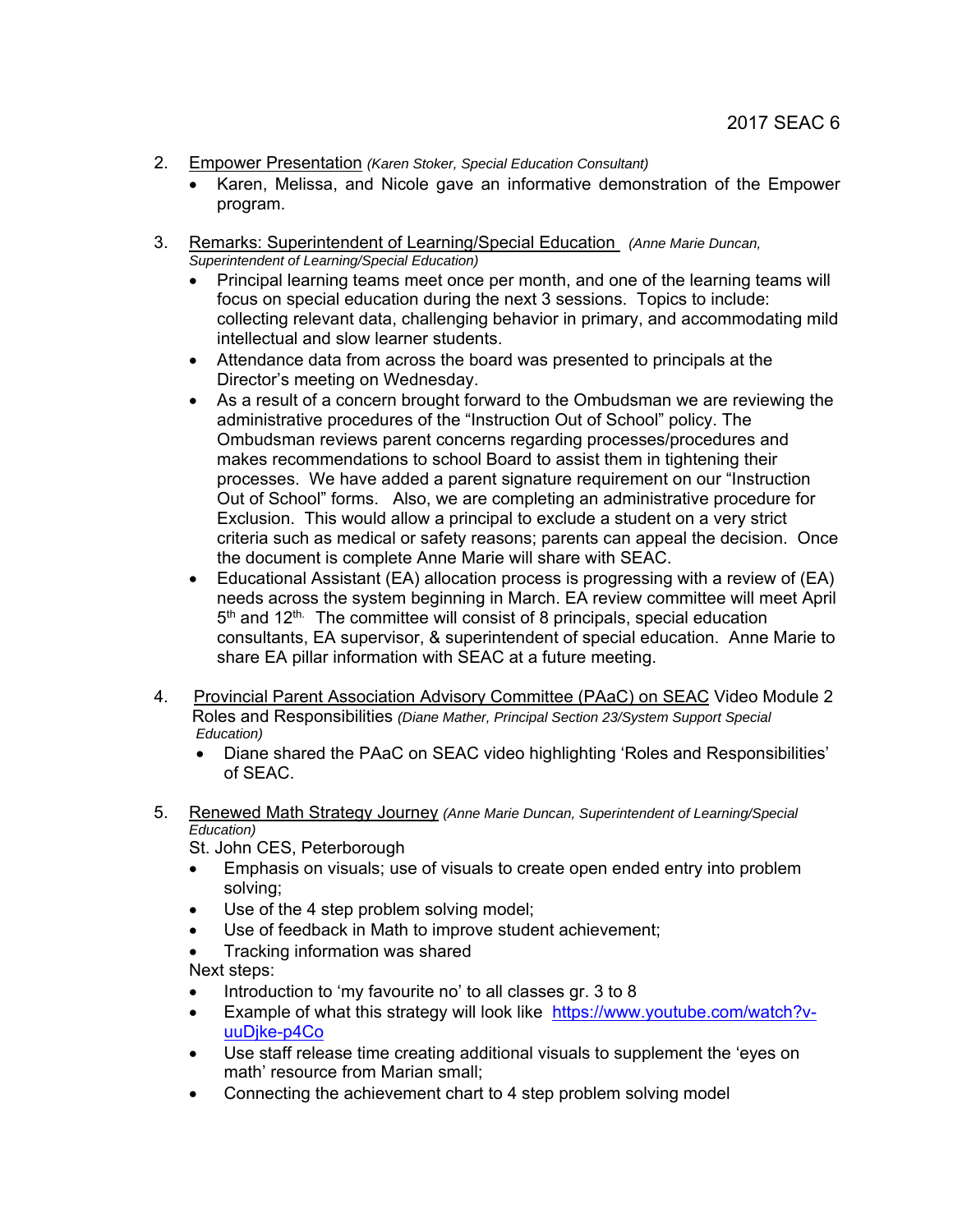St. Joseph CES, Cobourg

- Primary focusing on manipulatives, this will increase student confidence and understanding of how a problem is solved in an organized and diversified way;
- Staff met for a day of learning about measurement, encouragement of manipulative use in the primary classroom and the invitation to math learning in an inquiry based classroom. Staff discussed the challenges in the area of communication in math and planned diagnostic assessments to be completed last week in ELKP, grade 1 & 2. Diagnostic tasks were given to students as a large group and pedagogical documentation was performed by classroom teachers and EAs. What was heard and what was seen was documented. Principal interviewed 5 young students with special needs and recorded their responses to the task on an iPad. These responses will be examined carefully during our next meeting next Friday.
- Primary/Junior Project provides students with a more Balanced Math Program, where they teach specific strategies involving manipulative use, within a Math Problem Solving Framework. Students will then increase their confidence and understanding of how a problem is solving in an organized and detailed way.
- Grade  $2 6$  teachers are involved with a collaborative inquiry with the help of the Math Itinerant teacher and 3 other school, to learn more about Problem Solving in Measurement and the encouragement of manipulative use in the primary Junior Classroom. An envelope task will be given to students from grades 2-6 and is currently being assessed for areas of strength and need.
- Careful focus on learning disabled (LD) students; 4 students per class were interviewed and their responses were recorded to examine their processes of learning.
- Continue to increase teacher confidence in teaching mathematic, continue to increase teacher confidence in using manipulatives in math, continue to increase teacher knowledge of the LD learner and how the exceptionality impacts the outcome of the task at hand. We continue to see a more positive attitude of staff and students in regards to math learning.
- 6. Care and/or Treatment, Custodial and Correctional (CTCC) Program (formerly called Section 23 Program *(Diane Mather, Principal Section 23/System Support Special Education)* 
	- Diane gave an informative presentation on the CTCC programs.
- 7. Be Well Strategy Renewal Consultation Input
	- SEAC completed the survey as a group
- 8. SEAC Agencies Carousal April 11 Discussion/Input
	- Members are asked to be at the Board office at 9am to set up; Carousal will begin at 930 am. With an expected end time of 11:30 pm
- 9. Report from SEAC members Included with agenda
- **C. Information Items**
- **D. Old Business**